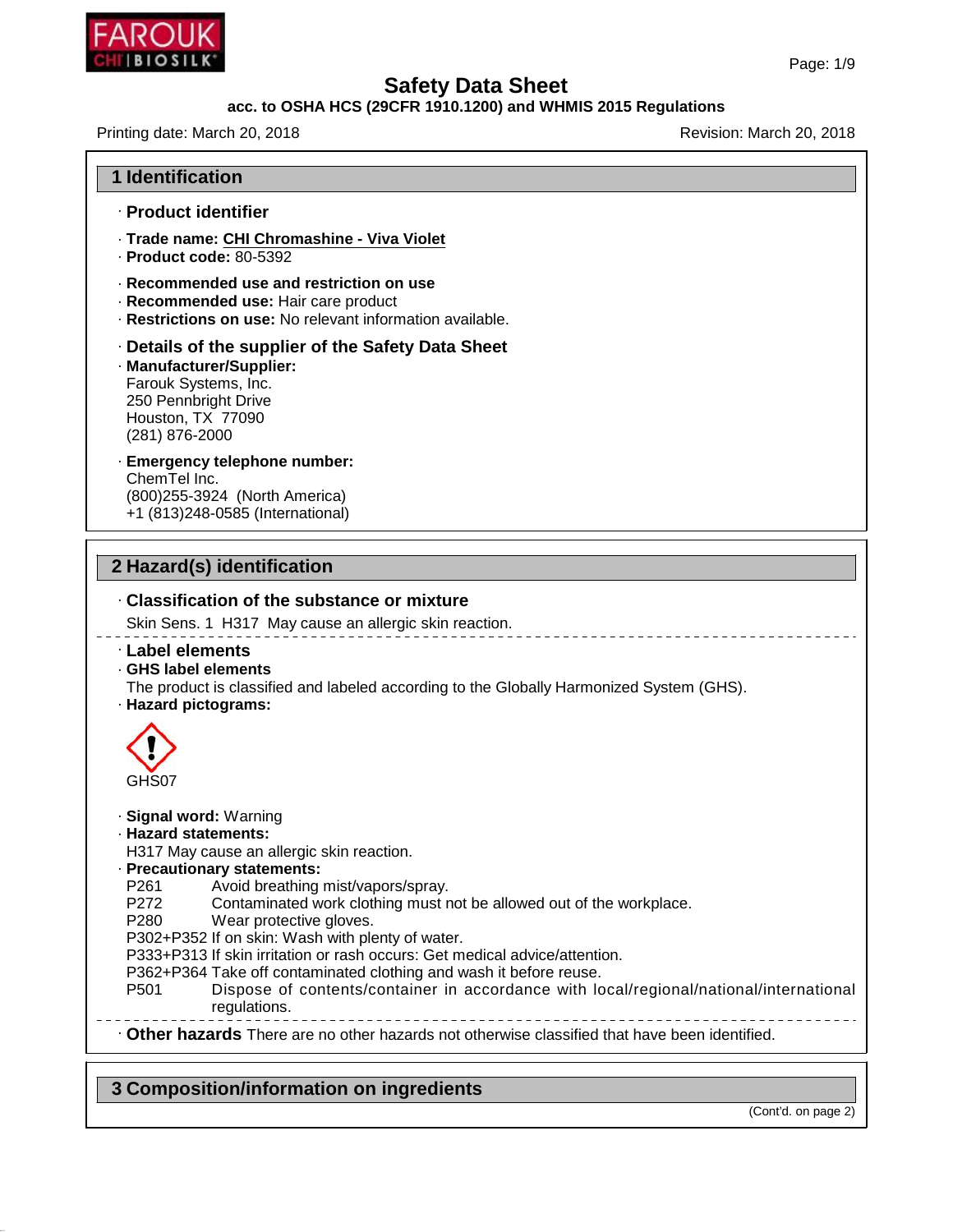

## **acc. to OSHA HCS (29CFR 1910.1200) and WHMIS 2015 Regulations**

Printing date: March 20, 2018 **Printing date: March 20, 2018** Revision: March 20, 2018

**Trade name: CHI Chromashine - Viva Violet**

(Cont'd. of page 1)

#### · **Chemical characterization: Mixtures**

| Components:        |                                                                                                 |         |
|--------------------|-------------------------------------------------------------------------------------------------|---------|
|                    | 68439-49-6 Polyethylene glycol 1100 mono(C16-C18) ethers                                        | $< 5\%$ |
|                    | Eye Dam. 1, H318<br>Acute Tox. 4, H302                                                          |         |
| $56-81-5$ glycerol |                                                                                                 | $< 5\%$ |
|                    | 122-99-6 2-phenoxyethanol<br>Acute Tox. 4, H302; Eye Irrit. 2A, H319                            | $< 1\%$ |
|                    | $67 - 63 - 0$ propan-2-ol<br>ion Flam. Liq. 2, H225<br>∴ Eye Irrit. 2A, H319; STOT SE 3, H336   | 1%      |
|                    | 138-86-3 limonene<br>ion Flam. Liq. 3, H226<br>∴ Skin Irrit. 2, H315; Skin Sens. 1, H317        | < 0.25% |
|                    | . Additional information: For the wording of the listed Hazard Statements, refer to section 16. |         |

#### **4 First-aid measures**

#### · **Description of first aid measures**

- · **After inhalation:**
- Unlikely route of exposure.

Supply fresh air; consult doctor in case of complaints.

· **After skin contact:**

Product is manufactured for topical use. If irritation occurs, discontinue use and wash affected area with soap and water.

Seek medical treatment in case of complaints.

· **After eye contact:**

Remove contact lenses if worn.

Rinse opened eye for several minutes under running water. If symptoms persist, consult a doctor.

· **After swallowing:**

Rinse out mouth and then drink plenty of water.

- Do not induce vomiting; immediately call for medical help.
- · **Most important symptoms and effects, both acute and delayed:**
- May cause gastro-intestinal irritation if ingested. Allergic reactions
- · **Indication of any immediate medical attention and special treatment needed:**
- If medical advice is needed, have product container or label at hand.

Contains limonene. May produce an allergic reaction.

#### **5 Fire-fighting measures**

· **Extinguishing media**

46.1.6.1

- · **Suitable extinguishing agents:**
- The product is not flammable.

Use fire fighting measures that suit the environment.

· **For safety reasons unsuitable extinguishing agents:** None.

(Cont'd. on page 3)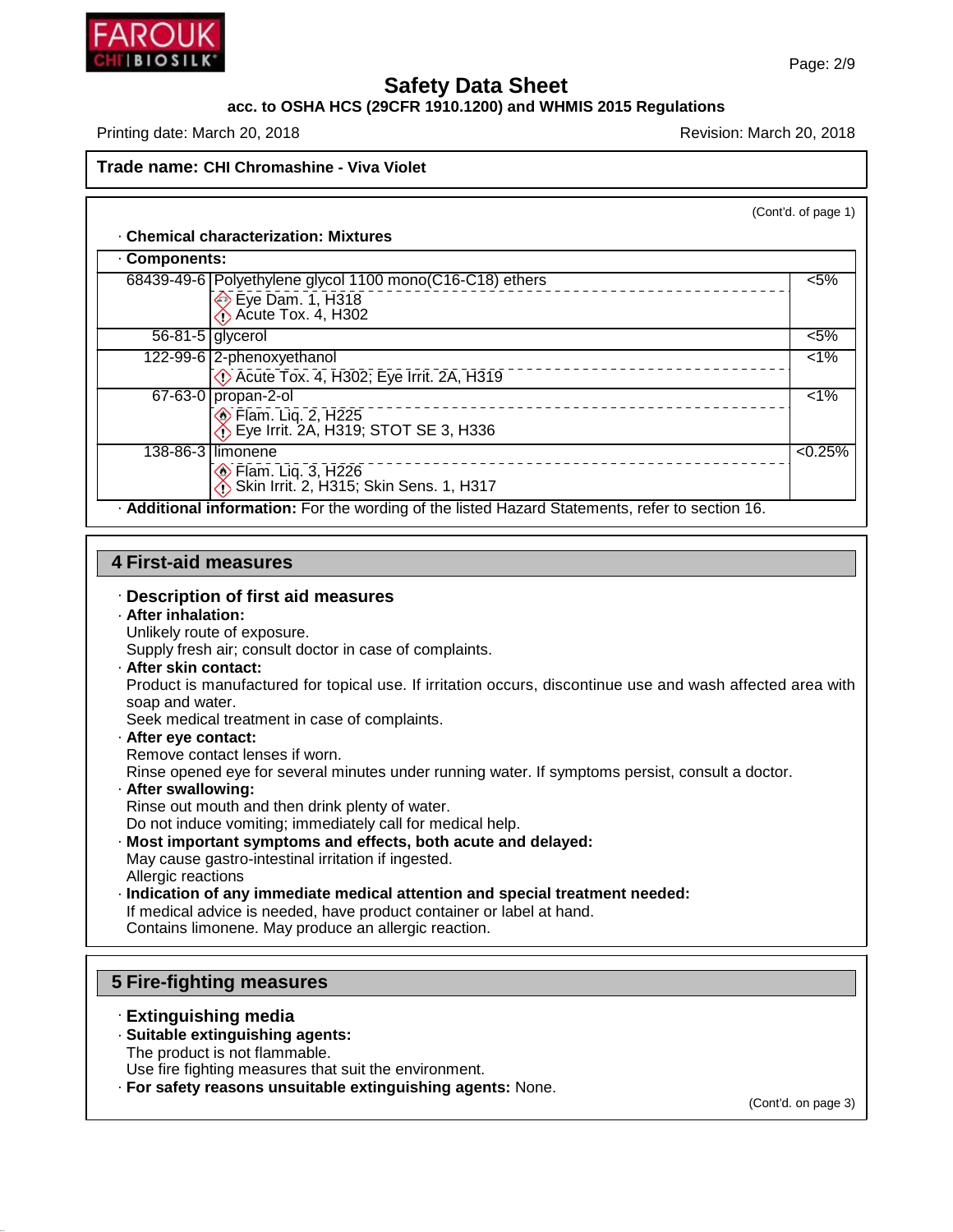## **acc. to OSHA HCS (29CFR 1910.1200) and WHMIS 2015 Regulations**

Printing date: March 20, 2018 **Printing date: March 20, 2018** Revision: March 20, 2018

**Trade name: CHI Chromashine - Viva Violet**

(Cont'd. of page 2)

- · **Special hazards arising from the substance or mixture** Formation of toxic gases is possible during heating or in case of fire.
- · **Advice for firefighters**
- · **Protective equipment:**
- Wear self-contained respiratory protective device. Wear fully protective suit.

## **6 Accidental release measures**

- · **Personal precautions, protective equipment and emergency procedures** Use personal protective equipment as required. Ensure adequate ventilation.
- · **Environmental precautions** No special measures required.
- · **Methods and material for containment and cleaning up**

Towel or mop up material and collect in a suitable container. For larger spills, add sawdust, chalk or other inert binding material, then sweep up and discard. Dispose of the collected material according to regulations.

· **Reference to other sections** See Section 7 for information on safe handling. See Section 8 for information on personal protection equipment. See Section 13 for disposal information.

# **7 Handling and storage**

#### · **Handling**

46.1.6.1

- · **Precautions for safe handling:** Keep out of reach of children.
- · **Information about protection against explosions and fires:** No special measures required.
- · **Conditions for safe storage, including any incompatibilities**
- · **Requirements to be met by storerooms and receptacles:**
- Store in cool, dry conditions in well sealed receptacles.
- · **Information about storage in one common storage facility:** No special requirements.
- · **Specific end use(s)** No relevant information available.

## **8 Exposure controls/personal protection**

| Components with limit values that require monitoring at the workplace: |                                                                                                               |  |  |  |
|------------------------------------------------------------------------|---------------------------------------------------------------------------------------------------------------|--|--|--|
| 56-81-5 glycerol                                                       |                                                                                                               |  |  |  |
| PEL (USA)                                                              | Long-term value: 15 <sup>*</sup> 5 <sup>**</sup> mg/m <sup>3</sup><br>mist; *total dust **respirable fraction |  |  |  |
| TLV (USA)                                                              | TLV withdrawn-insufficient data human occup. exp.                                                             |  |  |  |
| EL (Canada)                                                            | Long-term value: 10* 3** mg/m <sup>3</sup><br>*mist; **mist, respirable                                       |  |  |  |
| EV (Canada)                                                            | Long-term value: 10 mg/m <sup>3</sup>                                                                         |  |  |  |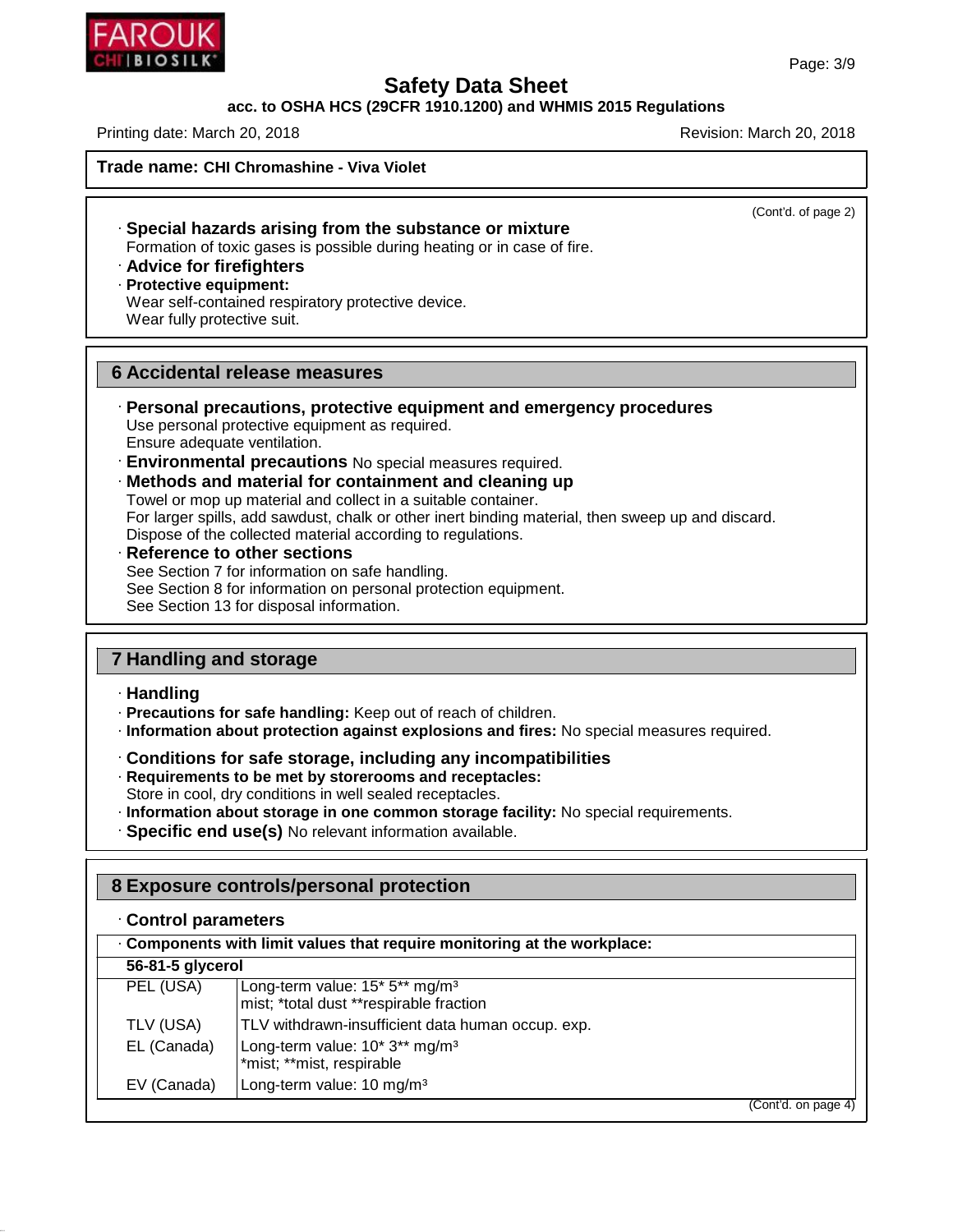

46.1.6.1

# **Safety Data Sheet**

#### **acc. to OSHA HCS (29CFR 1910.1200) and WHMIS 2015 Regulations**

Printing date: March 20, 2018 **Printing date: March 20, 2018** 

**Trade name: CHI Chromashine - Viva Violet**

|                                               | (Cont'd. of page 3)                                                                                                                                                                                                                                                                                                                                                                                                                                                                                                                                                                                                                                                                                                                                                                                                    |
|-----------------------------------------------|------------------------------------------------------------------------------------------------------------------------------------------------------------------------------------------------------------------------------------------------------------------------------------------------------------------------------------------------------------------------------------------------------------------------------------------------------------------------------------------------------------------------------------------------------------------------------------------------------------------------------------------------------------------------------------------------------------------------------------------------------------------------------------------------------------------------|
|                                               | LMPE (Mexico) Long-term value: 10 mg/m <sup>3</sup>                                                                                                                                                                                                                                                                                                                                                                                                                                                                                                                                                                                                                                                                                                                                                                    |
| 122-99-6 2-phenoxyethanol                     |                                                                                                                                                                                                                                                                                                                                                                                                                                                                                                                                                                                                                                                                                                                                                                                                                        |
| EV (Canada)                                   | Long-term value: 141 mg/m <sup>3</sup> , 25 ppm<br>Skin                                                                                                                                                                                                                                                                                                                                                                                                                                                                                                                                                                                                                                                                                                                                                                |
| 67-63-0 propan-2-ol                           |                                                                                                                                                                                                                                                                                                                                                                                                                                                                                                                                                                                                                                                                                                                                                                                                                        |
| PEL (USA)                                     | Long-term value: 980 mg/m <sup>3</sup> , 400 ppm                                                                                                                                                                                                                                                                                                                                                                                                                                                                                                                                                                                                                                                                                                                                                                       |
| REL (USA)                                     | Short-term value: 1225 mg/m <sup>3</sup> , 500 ppm<br>Long-term value: 980 mg/m <sup>3</sup> , 400 ppm                                                                                                                                                                                                                                                                                                                                                                                                                                                                                                                                                                                                                                                                                                                 |
| TLV (USA)                                     | Short-term value: 984 mg/m <sup>3</sup> , 400 ppm<br>Long-term value: 492 mg/m <sup>3</sup> , 200 ppm<br><b>BEI</b>                                                                                                                                                                                                                                                                                                                                                                                                                                                                                                                                                                                                                                                                                                    |
| EL (Canada)                                   | Short-term value: 400 ppm<br>Long-term value: 200 ppm                                                                                                                                                                                                                                                                                                                                                                                                                                                                                                                                                                                                                                                                                                                                                                  |
| EV (Canada)                                   | Short-term value: 400 ppm<br>Long-term value: 200 ppm                                                                                                                                                                                                                                                                                                                                                                                                                                                                                                                                                                                                                                                                                                                                                                  |
| LMPE (Mexico)                                 | Short-term value: 400 ppm<br>Long-term value: 200 ppm<br>A4, IBE                                                                                                                                                                                                                                                                                                                                                                                                                                                                                                                                                                                                                                                                                                                                                       |
| 138-86-3 limonene                             |                                                                                                                                                                                                                                                                                                                                                                                                                                                                                                                                                                                                                                                                                                                                                                                                                        |
| <b>WEEL (USA)</b>                             | Long-term value: 30 ppm                                                                                                                                                                                                                                                                                                                                                                                                                                                                                                                                                                                                                                                                                                                                                                                                |
|                                               | · Ingredients with biological limit values:                                                                                                                                                                                                                                                                                                                                                                                                                                                                                                                                                                                                                                                                                                                                                                            |
| 67-63-0 propan-2-ol                           |                                                                                                                                                                                                                                                                                                                                                                                                                                                                                                                                                                                                                                                                                                                                                                                                                        |
| BEI (USA) 40 mg/L                             | Medium: urine<br>Time: end of shift at end of workweek<br>Parameter: Acetone (background, nonspecific)                                                                                                                                                                                                                                                                                                                                                                                                                                                                                                                                                                                                                                                                                                                 |
| · Exposure controls<br>· Protection of hands: | · General protective and hygienic measures:<br>The usual precautionary measures for handling chemicals should be followed.<br>Keep away from foodstuffs, beverages and feed.<br>Wash hands before breaks and at the end of work.<br>· Engineering controls: No relevant information available.<br>· Breathing equipment: Not required under normal conditions of use.<br>Not required under normal conditions of use.<br>Wear protective gloves to handle contents of damaged or leaking units.<br>Gloves are advised for repeated or prolonged contact.<br>Eye protection: Follow relevant national guidelines concerning the use of protective eyewear.<br>· Body protection: Not required under normal conditions of use.<br>· Limitation and supervision of exposure into the environment No special requirements. |
|                                               |                                                                                                                                                                                                                                                                                                                                                                                                                                                                                                                                                                                                                                                                                                                                                                                                                        |
|                                               | · Risk management measures No special requirements.                                                                                                                                                                                                                                                                                                                                                                                                                                                                                                                                                                                                                                                                                                                                                                    |

(Cont'd. on page 5)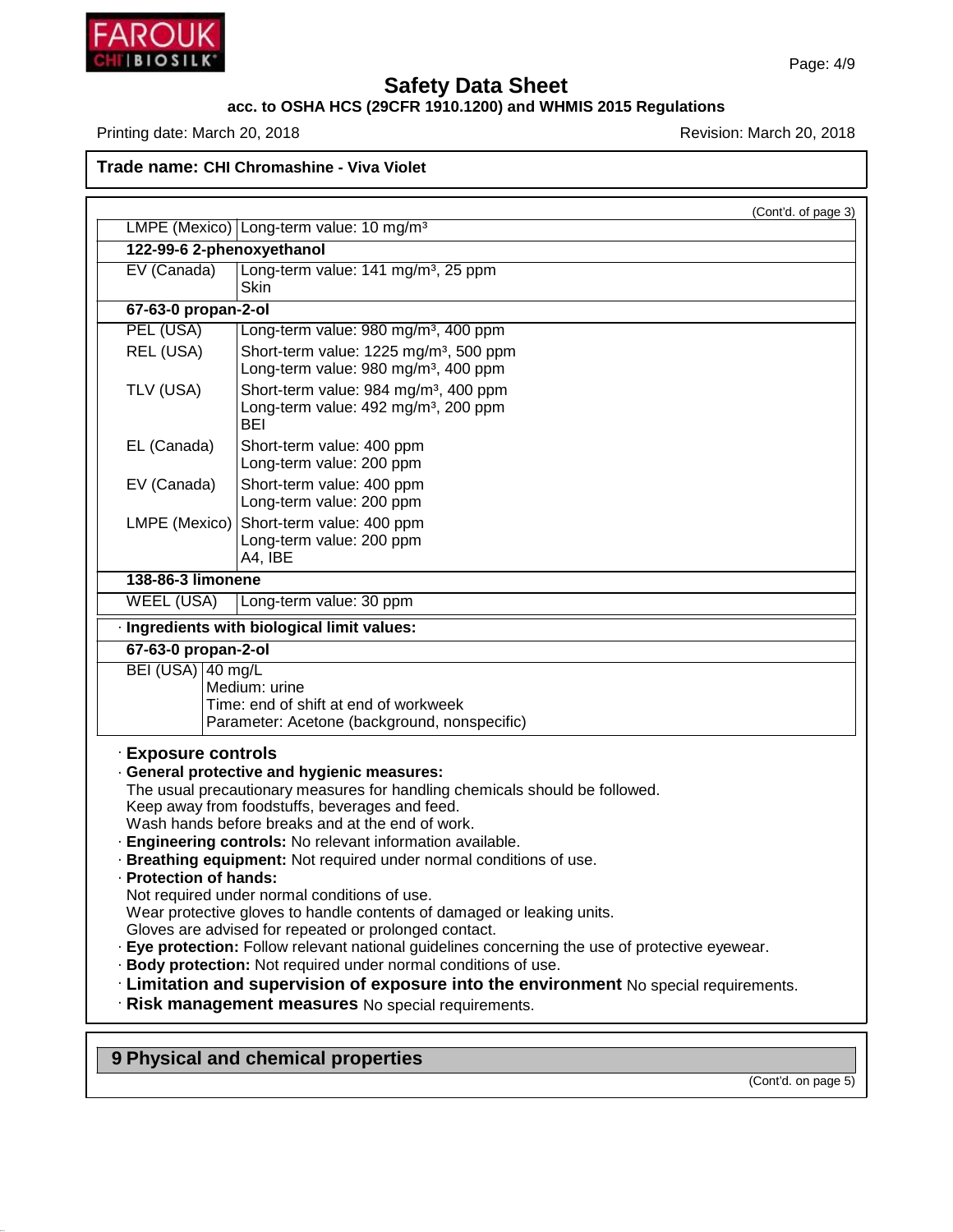

# **acc. to OSHA HCS (29CFR 1910.1200) and WHMIS 2015 Regulations**

Printing date: March 20, 2018 **Printing date: March 20, 2018** Revision: March 20, 2018

# **Trade name: CHI Chromashine - Viva Violet**

|                                                            |                                               | (Cont'd. of page 4) |
|------------------------------------------------------------|-----------------------------------------------|---------------------|
| Information on basic physical and chemical properties      |                                               |                     |
| · Appearance:                                              |                                               |                     |
| Form:                                                      | Cream.                                        |                     |
| Color:                                                     | Violet                                        |                     |
| · Odor:<br>· Odor threshold:                               | Pleasant<br>Not determined.                   |                     |
|                                                            |                                               |                     |
| · pH-value at 25 °C (77 °F):                               | $4.0 - 5.0$                                   |                     |
| · Melting point/Melting range:                             | Not determined.                               |                     |
| · Boiling point/Boiling range:                             | Not determined.                               |                     |
| · Flash point:                                             | Not applicable.                               |                     |
| · Flammability (solid, gaseous):                           | Not applicable.                               |                     |
| · Auto-ignition temperature:                               | Not determined.                               |                     |
| Decomposition temperature:                                 | Not determined.                               |                     |
| · Danger of explosion:                                     | Product does not present an explosion hazard. |                     |
| · Explosion limits                                         |                                               |                     |
| Lower:                                                     | Not determined.                               |                     |
| Upper:                                                     | Not determined.                               |                     |
| · Oxidizing properties:                                    | Non-oxidizing.                                |                     |
| · Vapor pressure:                                          | Not determined.                               |                     |
| · Density:                                                 |                                               |                     |
| <b>Relative density:</b>                                   | $0.99 - 1.01$                                 |                     |
| Vapor density:                                             | Not determined.                               |                     |
| <b>Evaporation rate:</b>                                   | Not determined.                               |                     |
| · Solubility in / Miscibility with                         |                                               |                     |
| Water:                                                     | Fully miscible.                               |                     |
| · Partition coefficient (n-octanol/water): Not determined. |                                               |                     |
| · Viscosity                                                |                                               |                     |
| Dynamic at 25 °C (77 °F):                                  | 5000-7000 cps (DV-I, Sp#6, 100RPM, 30sec)     |                     |
| Kinematic:                                                 | Not determined.                               |                     |
| <b>Other information</b>                                   | No relevant information available.            |                     |

# **10 Stability and reactivity**

46.1.6.1

- · **Reactivity:** No relevant information available.
- · **Chemical stability:** Stable under normal temperatures and pressures.
- · **Thermal decomposition / conditions to be avoided:** No decomposition if used and stored according to specifications.
- · **Possibility of hazardous reactions** Reacts with strong oxidizing agents. Reacts with strong alkali. Toxic fumes may be released if heated above the decomposition point.

(Cont'd. on page 6)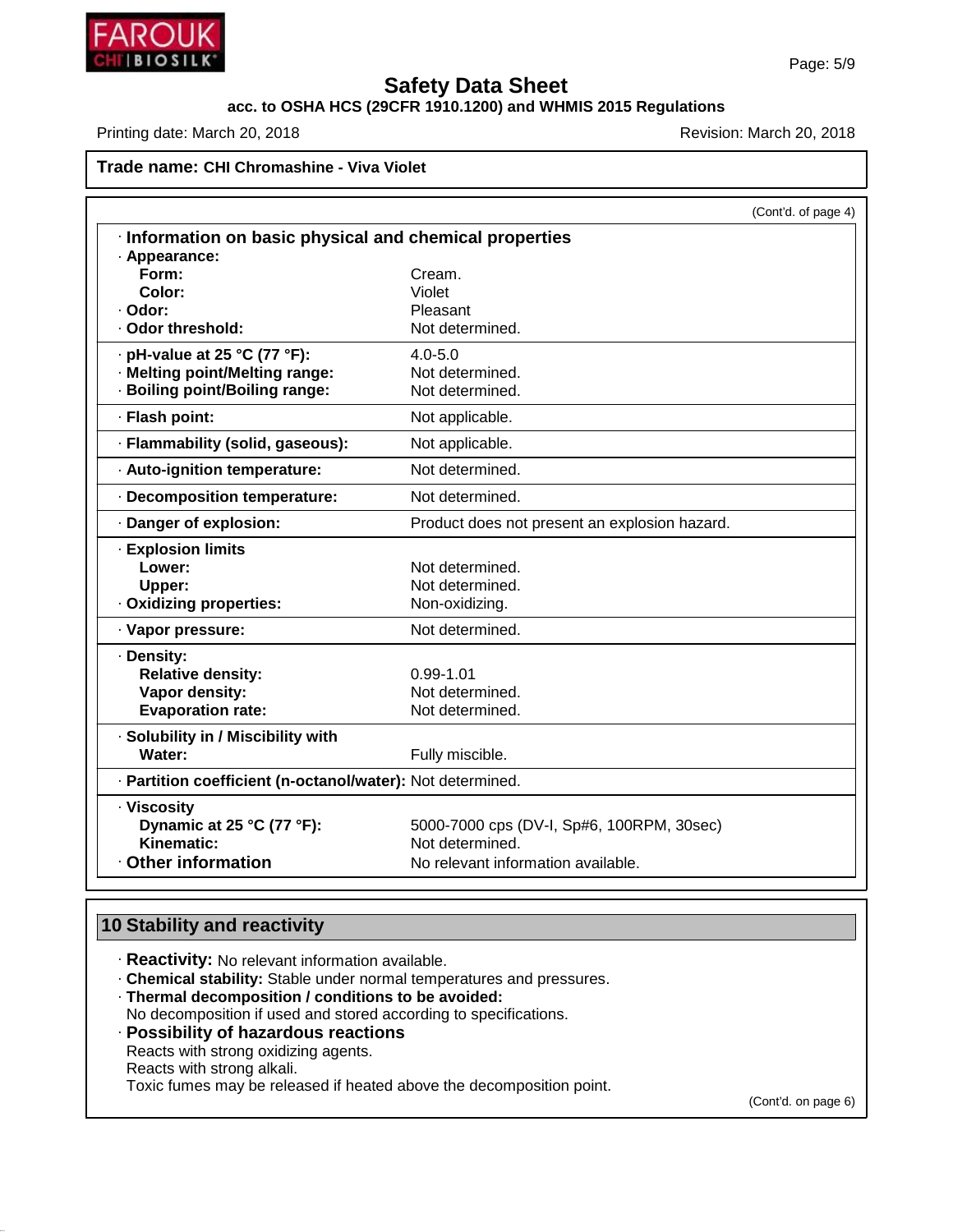## **acc. to OSHA HCS (29CFR 1910.1200) and WHMIS 2015 Regulations**

Printing date: March 20, 2018 **Printing date: March 20, 2018** Revision: March 20, 2018

**Trade name: CHI Chromashine - Viva Violet**

(Cont'd. of page 5)

· **Conditions to avoid** Excessive heat.

· **Incompatible materials** No relevant information available.

## · **Hazardous decomposition products**

Under fire conditions only: Carbon monoxide and carbon dioxide Nitrogen oxides (NOx)

#### **11 Toxicological information**

#### · **Information on toxicological effects**

· **Acute toxicity:** Based on available data, the classification criteria are not met.

#### · **LD/LC50 values that are relevant for classification:**

**68439-49-6 Polyethylene glycol 1100 mono(C16-C18) ethers**

Oral LD50 1,260 mg/kg (rat)

#### · **Primary irritant effect:**

- · **On the skin:** Based on available data, the classification criteria are not met.
- · **On the eye:** Based on available data, the classification criteria are not met.

#### · **Sensitization:**

Sensitizing effect by skin contact is possible with prolonged exposure.

- Contains limonene. May produce an allergic reaction.
- · **IARC (International Agency for Research on Cancer):**

Present in trace quantities.

13463-67-7 titanium dioxide 2B

#### · **NTP (National Toxicology Program):**

None of the ingredients are listed.

## · **OSHA-Ca (Occupational Safety & Health Administration):**

None of the ingredients are listed. · **Probable route(s) of exposure:**

Ingestion.

Eye contact.

Skin contact.

- · **Germ cell mutagenicity:** Based on available data, the classification criteria are not met.
- · **Carcinogenicity:** Based on available data, the classification criteria are not met.
- · **Reproductive toxicity:** Based on available data, the classification criteria are not met.
- · **STOT-single exposure:** Based on available data, the classification criteria are not met.
- · **STOT-repeated exposure:** Based on available data, the classification criteria are not met.
- · **Aspiration hazard:** Based on available data, the classification criteria are not met.

#### **12 Ecological information**

#### · **Toxicity**

46.1.6.1

· **Aquatic toxicity**

**68439-49-6 Polyethylene glycol 1100 mono(C16-C18) ethers**

 $LC50$  | 0.5 mg/l (zebra fish)

(Cont'd. on page 7)

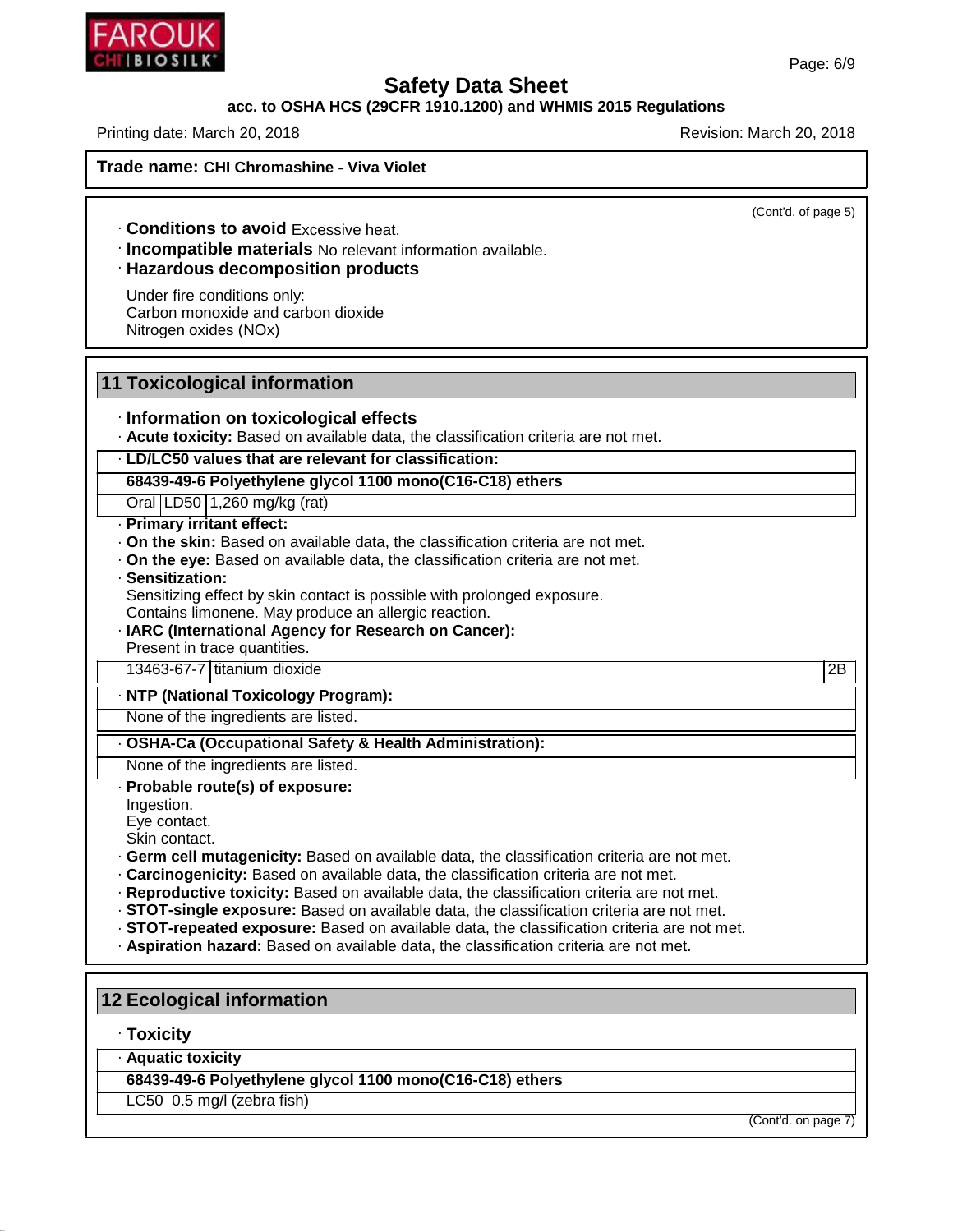

#### **acc. to OSHA HCS (29CFR 1910.1200) and WHMIS 2015 Regulations**

Printing date: March 20, 2018 **Printing date: March 20, 2018** Revision: March 20, 2018

**Trade name: CHI Chromashine - Viva Violet**

(Cont'd. of page 6)

- · **Persistence and degradability** No relevant information available.
- · **Bioaccumulative potential:** No relevant information available.
- · **Mobility in soil:** No relevant information available.
- · **Additional ecological information**
- · **General notes:**

Negative ecological effects are, according to the current state of knowledge, not expected.

- · **Results of PBT and vPvB assessment**
- · **PBT:** Not applicable.
- · **vPvB:** Not applicable.
- · **Other adverse effects** No relevant information available.

#### **13 Disposal considerations**

#### · **Waste treatment methods**

· **Recommendation:**

46.1.6.1

Smaller quantities can be disposed of with household waste.

Small amounts may be diluted with plenty of water and washed away. Dispose of bigger amounts in accordance with Local Authority requirements.

The user of this material has the responsibility to dispose of unused material, residues and containers in compliance with all relevant local, state and federal laws and regulations regarding treatment, storage and disposal for hazardous and nonhazardous wastes.

#### · **Uncleaned packagings**

· **Recommendation:** Disposal must be made according to official regulations.

| <b>14 Transport information</b>                                                     |                 |
|-------------------------------------------------------------------------------------|-----------------|
| · UN-Number<br>· DOT, ADR, IMDG, IATA                                               | Not regulated.  |
| $\cdot$ UN proper shipping name<br>· DOT, ADR, IMDG, IATA                           | Not regulated.  |
| · Transport hazard class(es)                                                        |                 |
| · DOT, ADR, IMDG, IATA<br>. Class                                                   | Not regulated.  |
| · Packing group<br>· DOT, ADR, IMDG, IATA                                           | Not regulated.  |
| · Environmental hazards<br>· Marine pollutant:                                      | <b>No</b>       |
| · Special precautions for user                                                      | Not applicable. |
| · Transport in bulk according to Annex II of<br><b>MARPOL73/78 and the IBC Code</b> | Not applicable. |

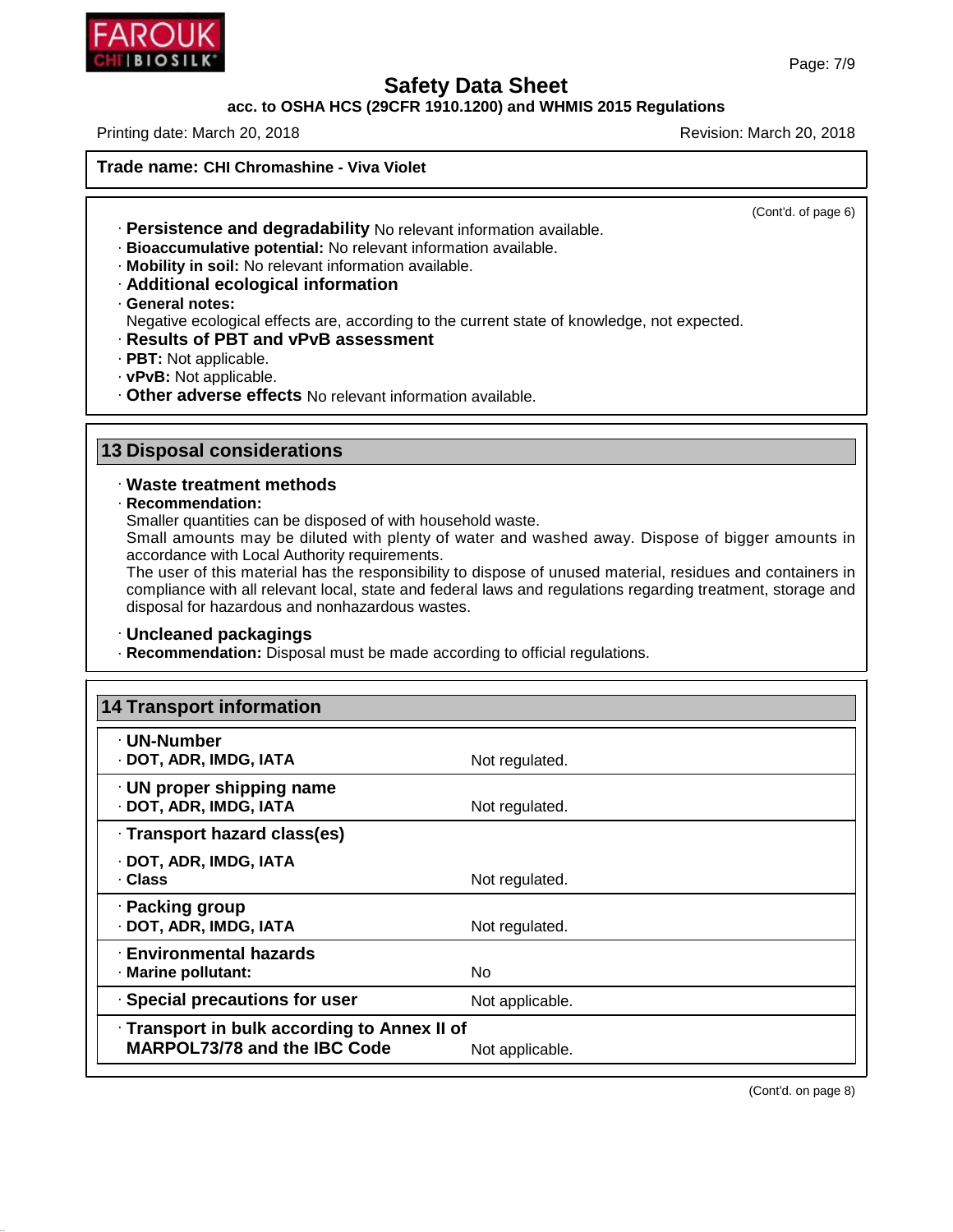# **acc. to OSHA HCS (29CFR 1910.1200) and WHMIS 2015 Regulations**

Printing date: March 20, 2018 **Printing date: March 20, 2018** Revision: March 20, 2018

**15 Regulatory information**

**Trade name: CHI Chromashine - Viva Violet**

(Cont'd. of page 7)

| · Safety, health and environmental regulations/legislation specific for the substance or                                          |    |
|-----------------------------------------------------------------------------------------------------------------------------------|----|
| mixture                                                                                                                           |    |
| · United States (USA)                                                                                                             |    |
| · SARA                                                                                                                            |    |
| · Section 302 (extremely hazardous substances):                                                                                   |    |
| None of the ingredients are listed.                                                                                               |    |
| · Section 355 (extremely hazardous substances):                                                                                   |    |
| None of the ingredients are listed.                                                                                               |    |
| · Section 313 (Specific toxic chemical listings):                                                                                 |    |
| None of the ingredients are listed.                                                                                               |    |
| · TSCA (Toxic Substances Control Act)                                                                                             |    |
| All ingredients are listed.                                                                                                       |    |
| · Proposition 65 (California)                                                                                                     |    |
| Chemicals known to cause cancer:                                                                                                  |    |
| Reference to titanium dioxide is based on unbound respirable particles and is not generally applicable to<br>product as supplied. |    |
| 13463-67-7 titanium dioxide                                                                                                       |    |
|                                                                                                                                   |    |
| . Chemicals known to cause reproductive toxicity for females:                                                                     |    |
| None of the ingredients are listed.                                                                                               |    |
| Chemicals known to cause reproductive toxicity for males:                                                                         |    |
| None of the ingredients are listed.                                                                                               |    |
| Chemicals known to cause developmental toxicity:                                                                                  |    |
| None of the ingredients are listed.                                                                                               |    |
| · EPA (Environmental Protection Agency):                                                                                          |    |
| None of the ingredients are listed.                                                                                               |    |
| · IARC (International Agency for Research on Cancer):                                                                             |    |
| Present in trace quantities.                                                                                                      |    |
| 13463-67-7 titanium dioxide                                                                                                       | 2B |
| - NIOSH-Ca (National Institute for Occupational Safety and Health):                                                               |    |
| Present in trace quantities.                                                                                                      |    |
| 13463-67-7 titanium dioxide                                                                                                       |    |
| 60676-86-0 Silica, fused                                                                                                          |    |
| <b>Canadian Domestic Substances List (DSL):</b>                                                                                   |    |
| All ingredients are listed.                                                                                                       |    |

## **16 Other information**

46.1.6.1

This information is based on our present knowledge. However, this shall not constitute a guarantee for any specific product features and shall not establish a legally valid contractual relationship.

· **Date of preparation / last revision** March 20, 2018 / -